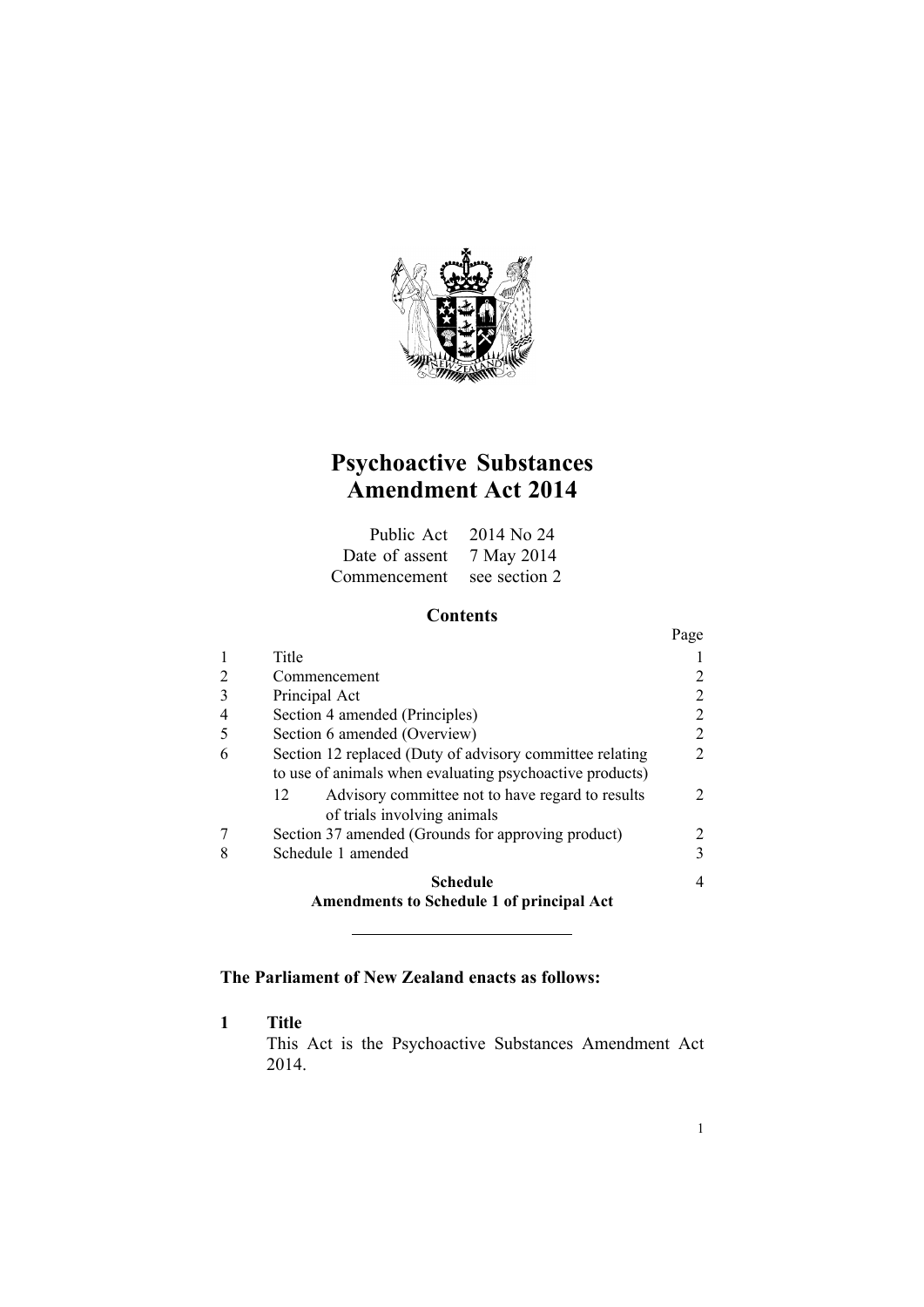| <b>Psychoactive Substances Amendment</b> |            |
|------------------------------------------|------------|
| <b>Act 2014</b>                          | 2014 No 24 |

## **2 Commencement**

This Act comes into force on the day after the date on which it receives the Royal assent.

## **3 Principal Act**

This Act amends the [Psychoactive](http://prd-lgnz-nlb.prd.pco.net.nz/pdflink.aspx?id=DLM5042900) Substances Act 2013 (the **principal Act**).

## **4 Section 4 amended (Principles)**

After [section](http://prd-lgnz-nlb.prd.pco.net.nz/pdflink.aspx?id=DLM5042929) 4(e), insert:

"(f) animals must not be used in trials for the purposes of assessing whether <sup>a</sup> psychoactive product should be approved."

# **5 Section 6 amended (Overview)**

Repeal section  $6(1)(c)(ix)$ .

- **6 Section 12 replaced (Duty of advisory committee relating to use of animals when evaluating psychoactive products)** Replace [section](http://prd-lgnz-nlb.prd.pco.net.nz/pdflink.aspx?id=DLM5331116) 12 with:
- "**12 Advisory committee not to have regard to results of trials involving animals**
- "(1) In performing the function set out in section  $11(2)(a)$ , the advisory committee must not have regard to the results of <sup>a</sup> trial that involves the use of an animal.
- "(2) However, the advisory committee may have regard to the results of <sup>a</sup> trial undertaken overseas that involves the use of an animal if the advisory committee considers that the trial shows that the psychoactive product would pose more than <sup>a</sup> low risk of harm to individuals using the product."
- **7 Section 37 amended (Grounds for approving product)** In [section](http://prd-lgnz-nlb.prd.pco.net.nz/pdflink.aspx?id=DLM5043057) 37, insert as subsections (2) and (3):
- "(2) To avoid doubt, if the Authority is unable to satisfy itself of the matter in subsection  $(1)(b)$ , the Authority must refuse to approve <sup>a</sup> psychoactive product as an approved product.
- "(3) In deciding whether or not to approve <sup>a</sup> psychoactive product as an approved product, the Authority must not have regard

<span id="page-1-0"></span><sup>s</sup> 2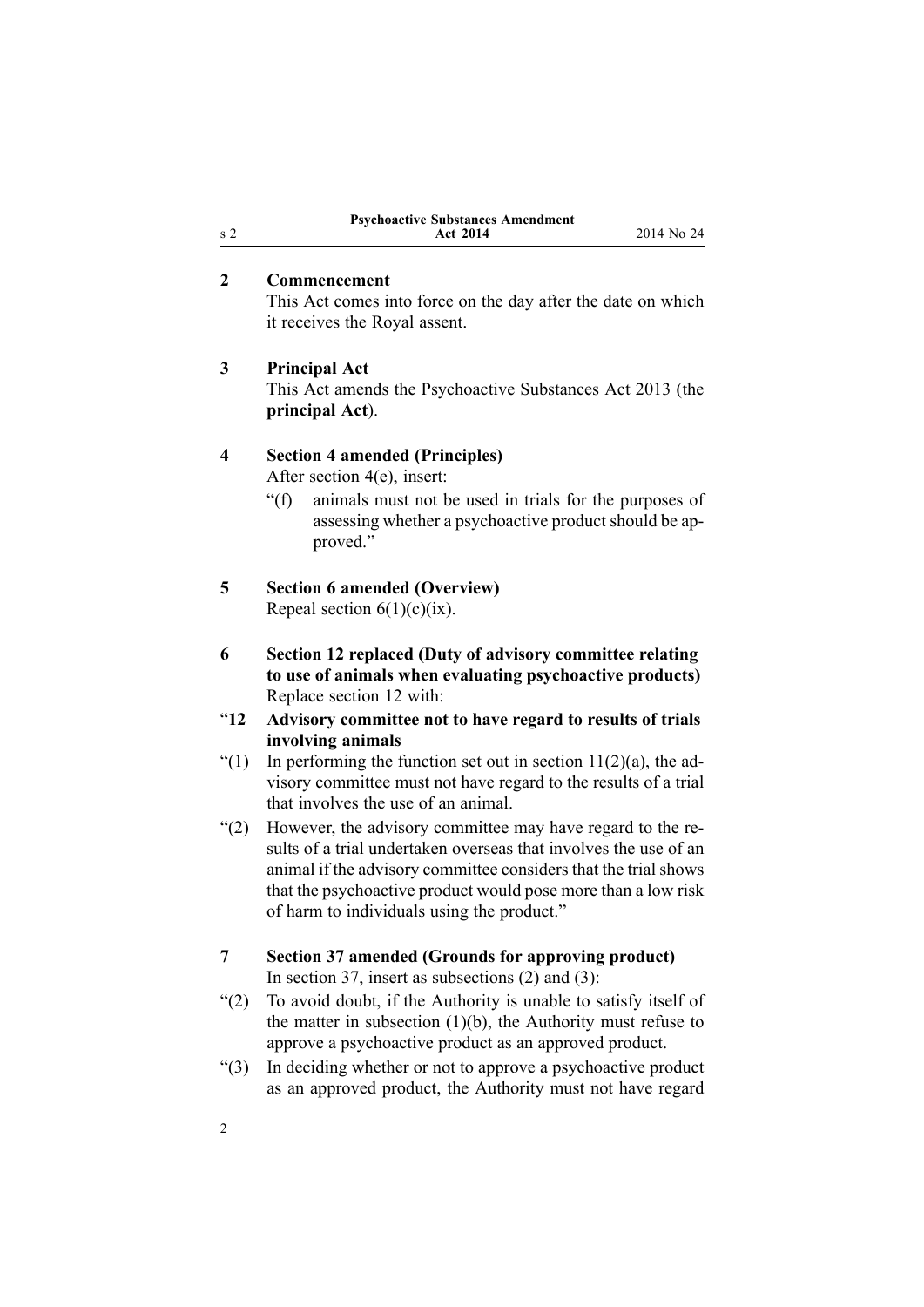<span id="page-2-0"></span>

|            | <b>Psychoactive Substances Amendment</b> |  |
|------------|------------------------------------------|--|
| 2014 No 24 | <b>Act 2014</b>                          |  |

to any particulars, information, documents, or other material relating to any trial that the advisory committee must not have regard to under section 12."

## **8 Schedule 1 amended**

Amend [Schedule](http://prd-lgnz-nlb.prd.pco.net.nz/pdflink.aspx?id=DLM5331120) 1 as set out in the [Schedule](#page-3-0) of this Act.

3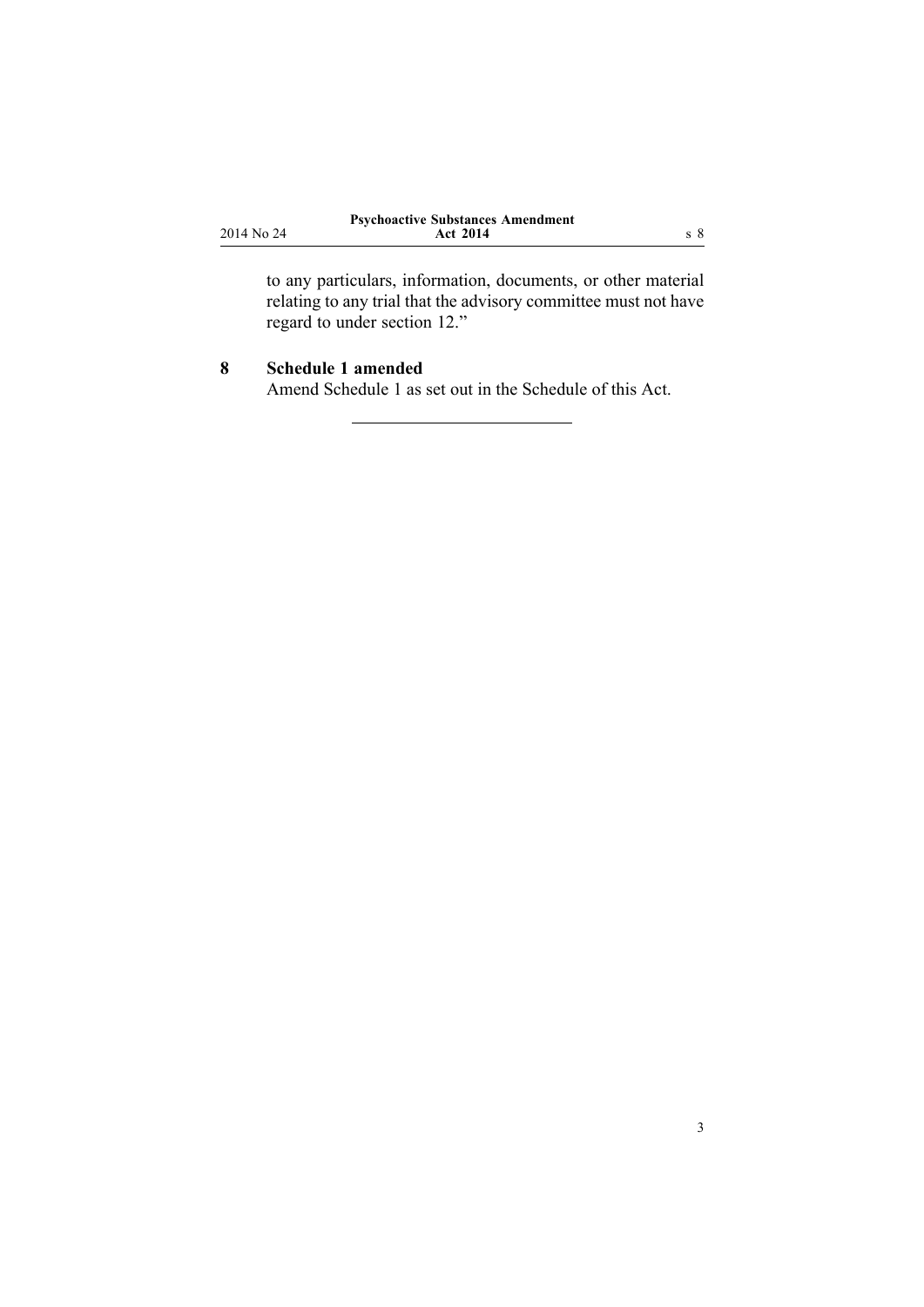<span id="page-3-0"></span>Schedule

**Act 2014** 2014 No 24

# **Schedule** s [8](#page-2-0) **Amendments to Schedule 1 of principal Act**

## **Clause 1**

In [clause](http://prd-lgnz-nlb.prd.pco.net.nz/pdflink.aspx?id=DLM5331121) 1, replace the definition of **full application** with:

"**full application** means, in respec<sup>t</sup> of an activity to which an interim licence relates, an application made under section 13 by the person who was granted the interim licence".

In [clause](http://prd-lgnz-nlb.prd.pco.net.nz/pdflink.aspx?id=DLM5331121) 1, replace the definition of **interim approval** with:

"**interim approval** means an approval of <sup>a</sup> psychoactive product granted by the Authority under clause 4 before that clause was repealed by section 8 of the Psychoactive Substances Amendment Act 2014".

# **Clause 2**

In [clause](http://prd-lgnz-nlb.prd.pco.net.nz/pdflink.aspx?id=DLM5331128) 2(1), replace "This schedule applies" with "Clauses 1 to 15 of this schedule apply".

Replace [clause](http://prd-lgnz-nlb.prd.pco.net.nz/pdflink.aspx?id=DLM5331128) 2(2) with:

"(2) A psychoactive substance to which this schedule applies may continue to be imported, manufactured, researched, or sold after the commencement of this Act, but only by <sup>a</sup> person who holds an interim licence and while that licence remains in force."

## **Cross-heading above clause 3**

Repeal the cross-heading above [clause](http://prd-lgnz-nlb.prd.pco.net.nz/pdflink.aspx?id=DLM5331130) 3.

## **Clauses 3 to 6**

Repeal [clauses](http://prd-lgnz-nlb.prd.pco.net.nz/pdflink.aspx?id=DLM5331130) 3 to 6.

# **Clause 7**

Repeal clause  $7(1)(e)$  and (f).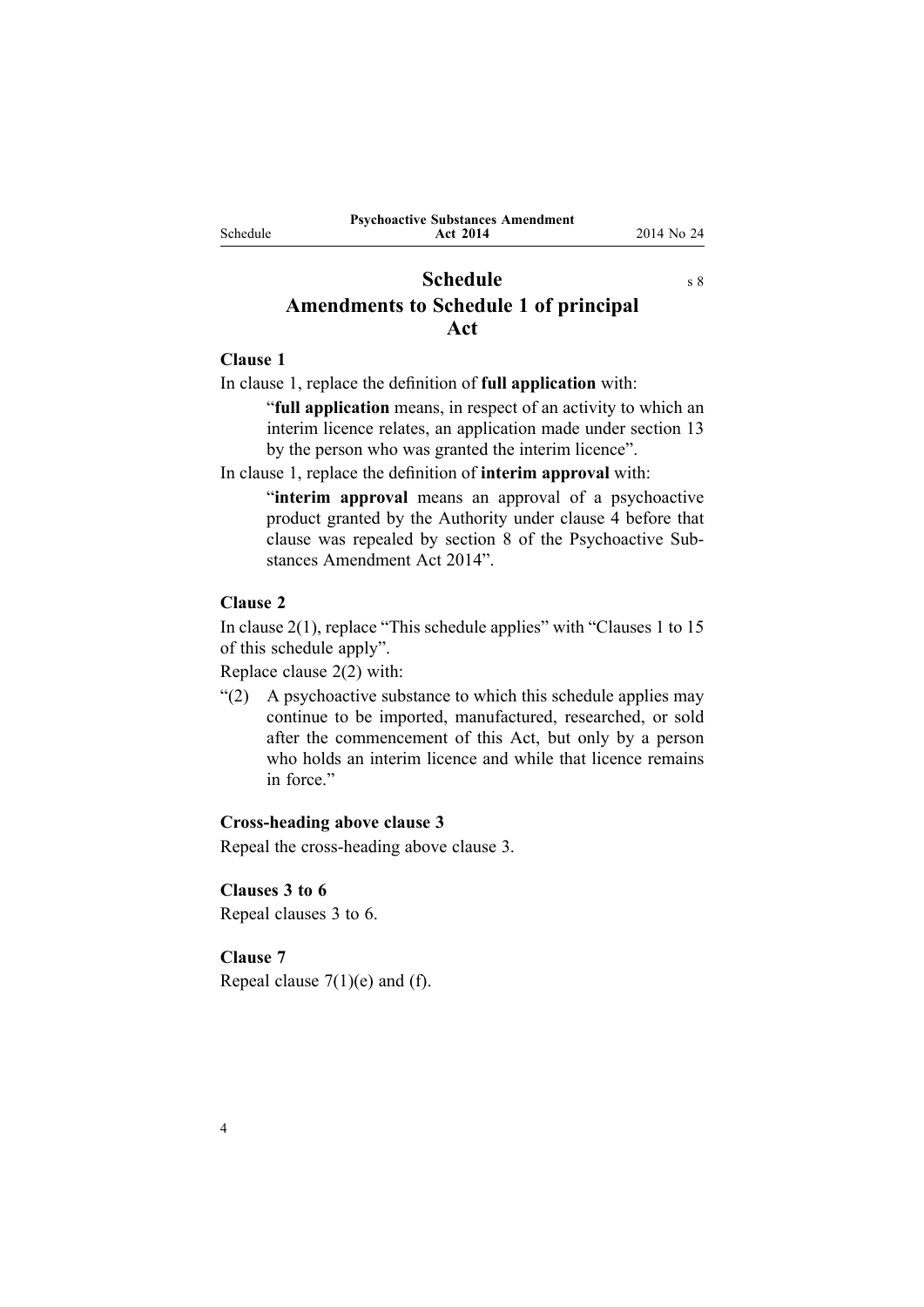## **Clause 8**

Replace [clause](http://prd-lgnz-nlb.prd.pco.net.nz/pdflink.aspx?id=DLM5331136) 8 with:

- "**8 Application of subparts 1 and 3 of Part 2 to interim licence** Subparts 1 and 3 of Part 2 (except sections 13 and  $16(1)(a)$ ) apply, with any necessary modifications,—
	- "(a) to an application for an interim licence as if it were an application made under section 13; and
	- "(b) to an interim licence granted in accordance with paragraph (a)."

#### **Clause 10**

In the heading to [clause](http://prd-lgnz-nlb.prd.pco.net.nz/pdflink.aspx?id=DLM5331139) 10, delete "**interim approval or**". In [clause](http://prd-lgnz-nlb.prd.pco.net.nz/pdflink.aspx?id=DLM5331139) 10,—

- (a) delete "an application for interim approval or":
- (b) replace "approval or licence" with "licence".

In [clause](http://prd-lgnz-nlb.prd.pco.net.nz/pdflink.aspx?id=DLM5331139) 10, in the table, replace the heading to the first column with "**Interim licence**".

In [clause](http://prd-lgnz-nlb.prd.pco.net.nz/pdflink.aspx?id=DLM5331139) 10, in the table, repeal the items relating to—

- (a) interim approval of psychoactive product:
- (b) interim licence to sell psychoactive products granted interim approval by retail:
- (c) interim licence to sell psychoactive products granted interim approval by wholesale.

#### **New cross-headings and clauses 11 to 18**

After [clause](http://prd-lgnz-nlb.prd.pco.net.nz/pdflink.aspx?id=DLM5331139) 10, insert:

"*Interim approvals of psychoactive products and interim licences to sell psychoactive products granted interim approval revoked*

"**11 Revocation of interim approvals of psychoactive products** Every interim approval granted in respec<sup>t</sup> of <sup>a</sup> psychoactive product under clause 4 (before that clause was repealed by section 8 of the Psychoactive Substances Amendment Act 2014) is revoked.

## "**12 Recall of interim approved products**

"(1) The Authority must, before the close of the day after the date of the commencement of this clause, issue <sup>a</sup> recall order under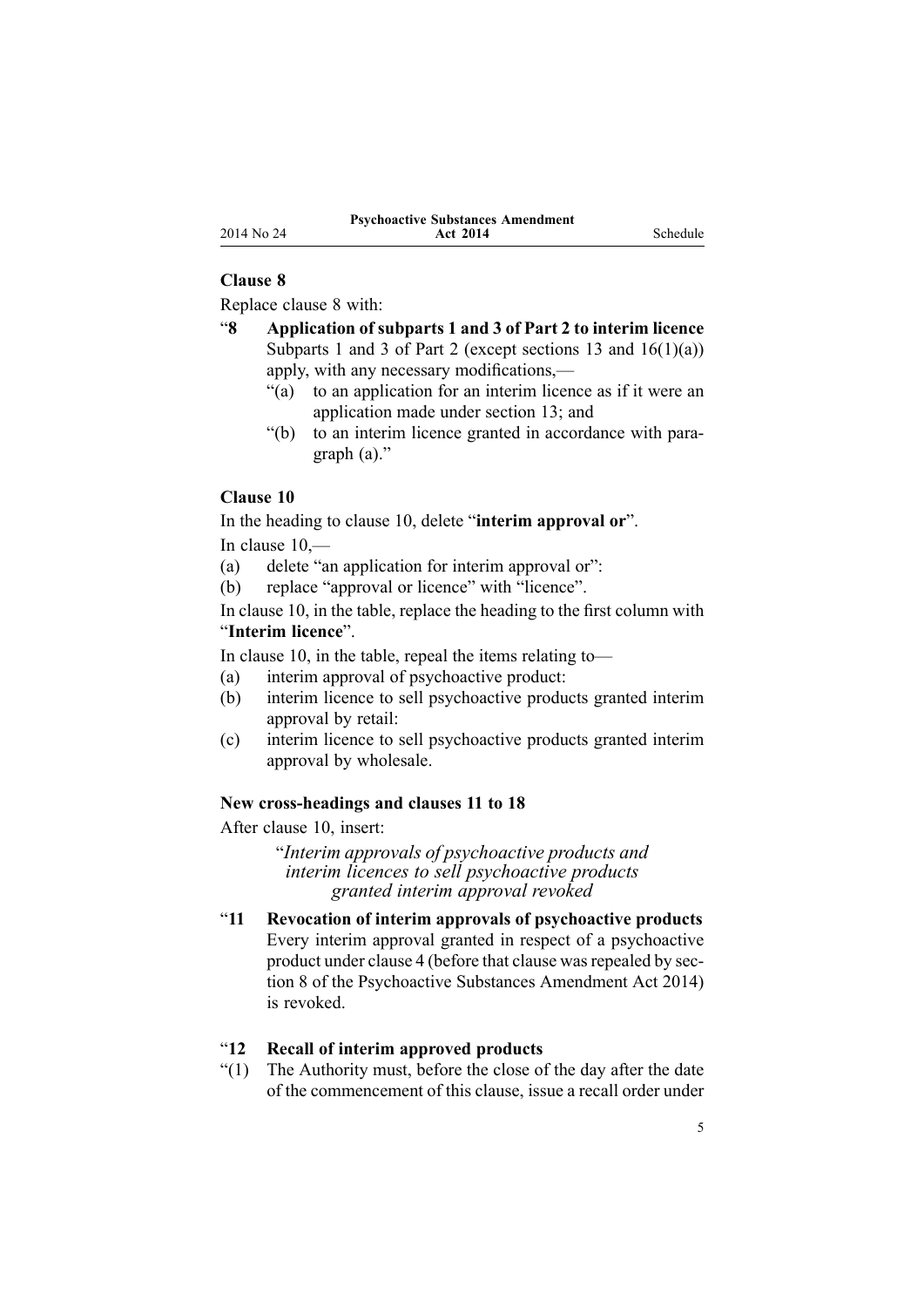#### **New cross-headings and clauses 11 to 18***—continued*

section 88 for every psychoactive product described in clause 11 (the **product**).

- "(2) The Authority must—
	- "(a) display the date of the recall order prominently on the recall order; and
	- "(b) notify the recall order on an Internet site maintained by or on behalf of the Authority.
- "(3) For the purposes of section  $88(2)$ , the recall order is deemed to have been received by every importer, manufacturer, wholesaler, or retailer of the product on the close of the day after the date displayed on the recall order.
- "(4) The recall order may—
	- "(a) require every importer, manufacturer, wholesaler, and retailer (or any combination of them) to—
		- "(i) provide information to the Authority in relation to the amount and type of the product in their possession:
		- "(ii) dispose of or destroy, or arrange for the disposal (including by return to <sup>a</sup> manufacturer or an importer) or the destruction of, the product in their possession:
		- "(iii) provide information to the Authority on the disposal of or destruction or arrangements for the disposal or destruction of the product in their possession:
	- "(b) specify locations where the product can be delivered for disposal or destruction:
	- "(c) specify <sup>a</sup> time limit for compliance with the recall order:
	- "(d) specify any ancillary or incidental requirement.
- "(5) For the avoidance of doubt, section 88(2) and (3) applies to the recall order issued in accordance with this clause.
- "(6) It is <sup>a</sup> defence to <sup>a</sup> charge of an offence specified in subclause (7) that the action or omission that constitutes the offence was done—
	- "(a) in good faith in the course of complying with the recall order; and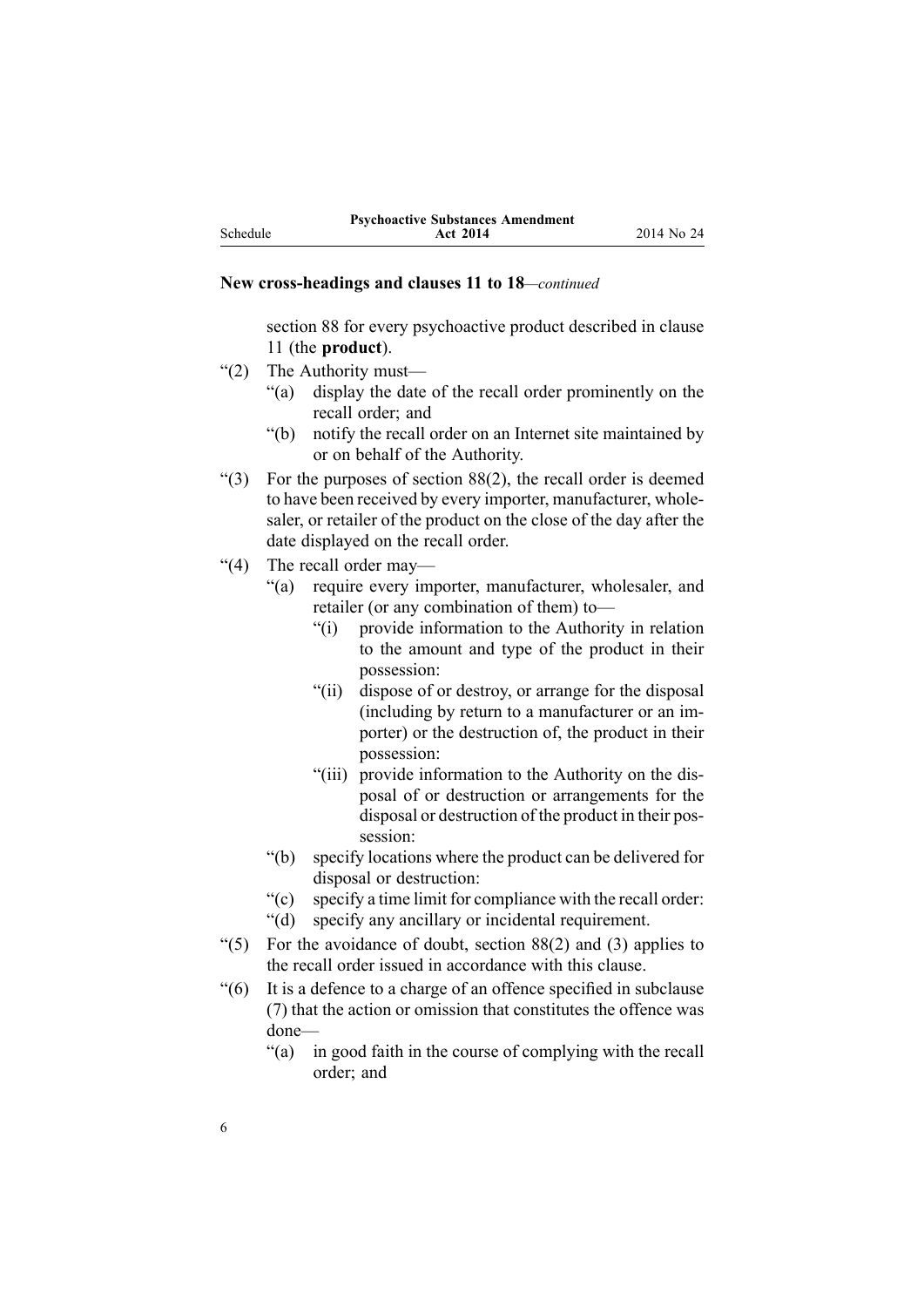**Act 2014** Schedule

#### **New cross-headings and clauses 11 to 18***—continued*

- "(b) within 14 days after the date of the commencement of this clause.
- " $(7)$  The offences to which the defence in subclause  $(6)$  may apply are—
	- "(a) an offence under section 28:
	- "(b) an offence under section 70:
	- "(c) an offence under section 71.
- "**13 Revocation of interim licences to sell psychoactive products granted interim approval**
- "(1) Every interim licence granted under clause  $7(1)(e)$  and (f) (before those paragraphs were repealed by section 8 of the Psychoactive Substances Amendment Act 2014) is revoked.
- "(2) Despite the revocation of interim licences under subclause  $(1)$ , <sup>a</sup> wholesaler or retailer who held an interim licence immediately before this clause came into force—
	- "(a) must comply with the recall order issued in accordance with clause 12 as if the wholesaler or retailer continued to hold the licence; and
	- "(b) is, for the purposes of section 88, to be treated as if it continued to hold the licence until the close of the 14th day after the commencement of this clause.

## "**14 Appeals under subpart 3 of Part 2**

For the avoidance of doubt, and regardless of the outcome of any appeal under subpart 3 of Part 2, the following may not be granted after the commencement of the Psychoactive Substances Amendment Act 2014:

- "(a) an interim licence to sell psychoactive products granted interim approval by retail:
- "(b) an interim licence to sell psychoactive products granted interim approval by wholesale:
- "(c) an interim approval.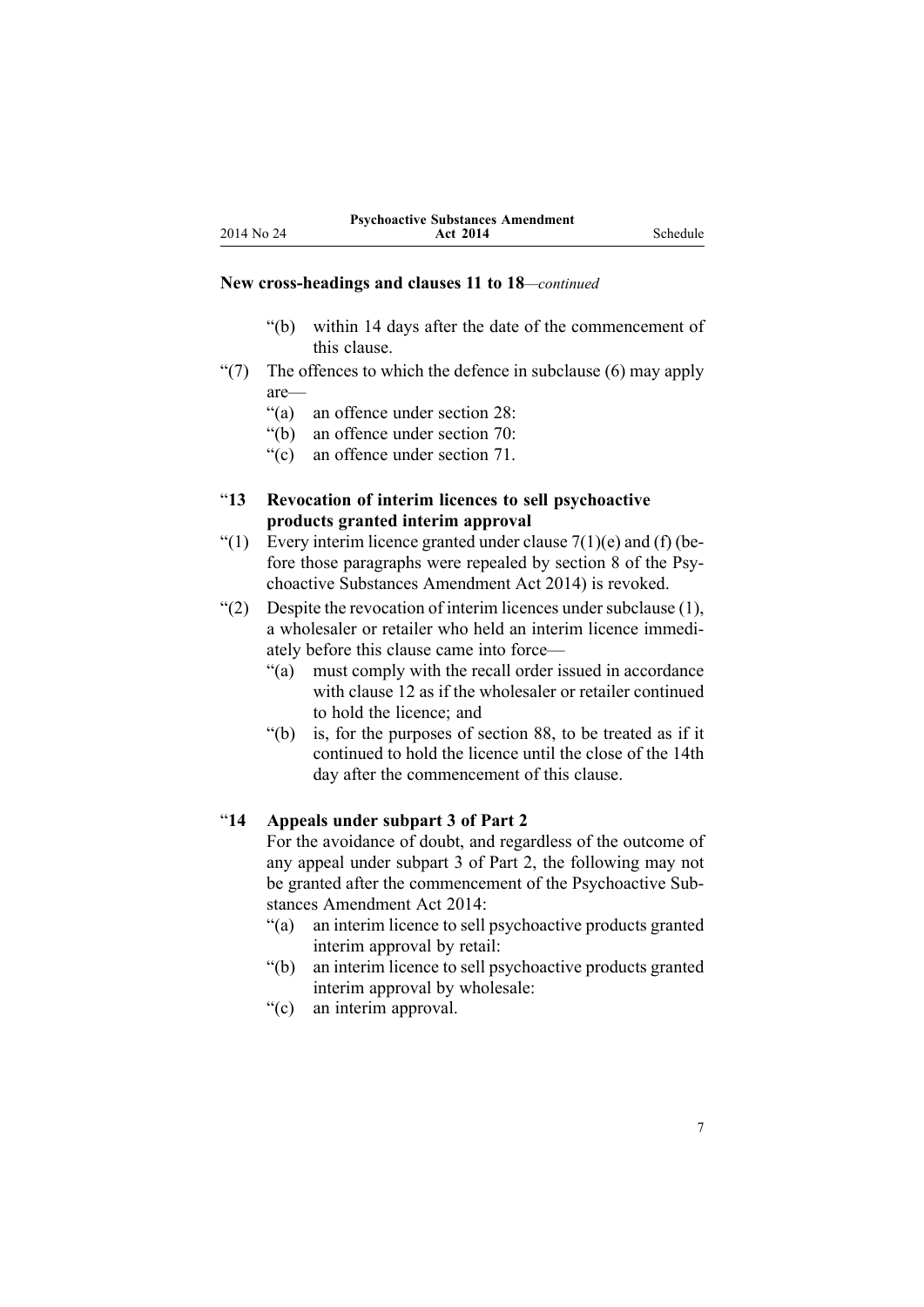Schedule

#### **New cross-headings and clauses 11 to 18***—continued*

### "*Enforcement powers*

## "**15 Power to enter and search retail premises**

- "(1) This clause applies in relation to the retail premises of every holder of an interim licence granted under clause 7(1)(e) (before that paragraph was repealed by section 8 of the Psychoactive Substances Amendment Act 2014) and revoked by clause 13.
- "(2) An enforcement officer or <sup>a</sup> constable may, for the purpose of ensuring or enforcing compliance with the recall order issued in accordance with clause 12, exercise any powers under section 78 in relation to those retail premises until the close of the 14th day after the date of the commencement of this clause as if the interim licence concerned had not been revoked.
- "(3) Section 78, as modified by subclause (2), applies in relation to those retail premises.

"*Moratorium on processing applications under section 13 or 33 until regulations in force*

## "**16 Moratorium on processing applications for licences under section 13**

- "(1) The Authority must not process any application for <sup>a</sup> licence of a kind described in section  $13(1)(a)$  to (d) (whether the application is made before or after the commencement of this clause) until regulations under section 95 prescribing the fees or charges for applications for licences of that kind come into force.
- "(2) The Authority must not process any application for <sup>a</sup> licence of a kind described in section  $13(1)(e)$  or (f) (whether the application is made before or after the commencement of this clause) until both of the following have come into force:
	- "(a) regulations under section 95 prescribing the fees or charges for applications for licences of that kind; and
	- "(b) regulations under section  $101(1)(a)$  prescribing the particulars, information, documents, samples, or other material that must accompany or be contained in applications for licences of that kind.